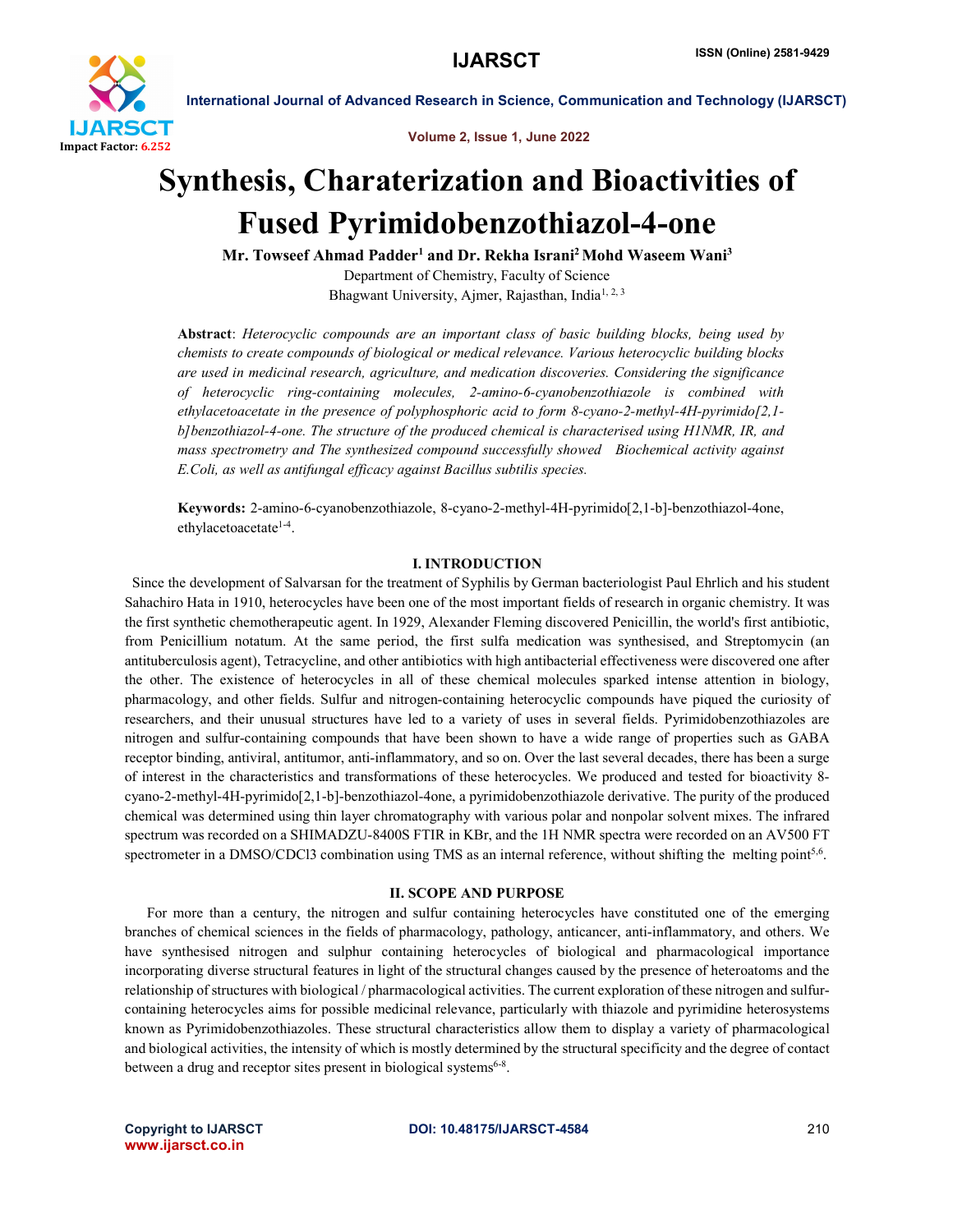

Volume 2, Issue 1, June 2022

# III. CHEMISTRY

### 3.1-Synthesis of 8-CYANO-2-METHYL-4H-PYRIMIDO[2,1-B] BENZO- THIAZOL-4-ONE

 We used a straightforward and convenient regioselective one-pot synthesis of 2-amino-6-cyanobenzothiazole with ethylacetoacetate in the presence of polyphosphoric acid to produce 8-cyano-2-methyl-4H-pyrimido[2,1-b]benzothiazol-4-one.



### 3.2-Mechanism

We have deduced a mechanism for best suiting of this formation;



#### 3.3-Experimental

 2-amino-6-cyanobenzothiazole required for the synthesis of 8-hydroxy-2-methyl-4H-pyrimido-[2,1-b]benzothiazol-4 one have been purchased from the market, the name of the company is SPECTROCHEM PVT. LTD. MUMBAI (INDIA). All the errors or changes are subjected to the company.

We refluxed 01g (0.00392 moles) of 2-amino-6-cyanobenzothiazole with 6ml of ethylaceto- acetate for 48 hours in the presence of polyphosphoric acid (10g) to obtan the 8-hydroxy-2-methyl-4H-pyrimido[2,1-b]benzothiazol-4-one. TLC was used to rapidly analyse the response. We see distinct Rf-value discrepancies in TLC for various solvent fronts, thus TLC for this reaction works best in DCM (Dichloromethane),as soon as we noticed the bigger disparities in Rfvalues, we terminated the reaction and the refluxing.

 The reaction mixture was cooled and hence neutralised using Sodium Bicarbonate (NaHCO3). As the neutralisation process was completed, ethanol was distilled from the combination using a Water Rotor until precipitate was observed in the mixture. Following distillation, the residual solution was filtered to the crystals. These crystals were then recrystallized in DCM, and the pure crystals were oven dried at up to 50 o C. To minimise water sensitivity, these crystals were preserved in butter paper. TLC was then done once more to ensure product formation. The melting point was determined to be 150-155o C, with a percentage yield of roughly 65 percent.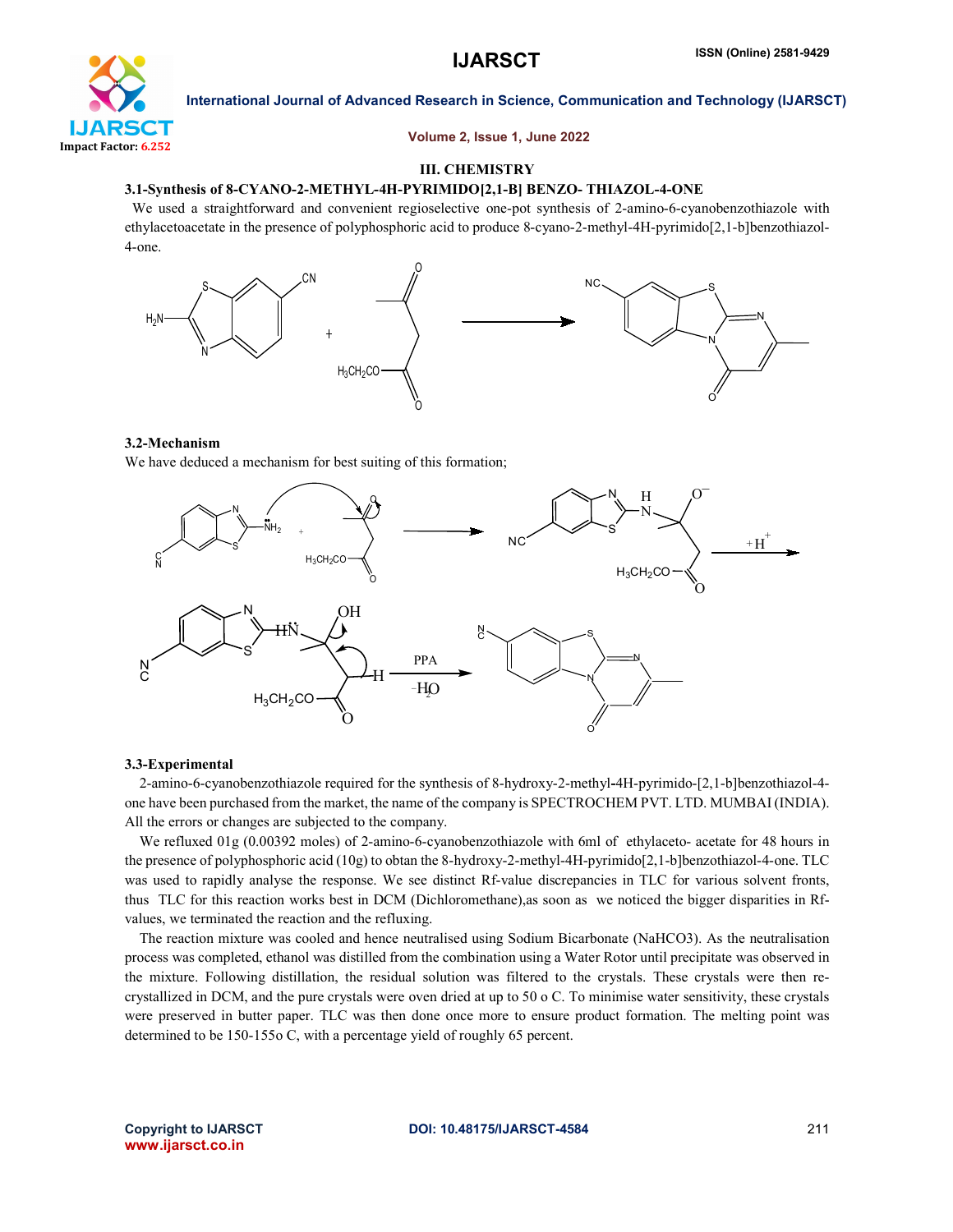

#### Volume 2, Issue 1, June 2022

# IV. RESULTS

4.1 Solubility

| S.No. | <b>Solvent</b> | Compound  |
|-------|----------------|-----------|
| 01    | Water          | Insoluble |
| 02    | Chloroform     | Soluble   |
| 03    | <b>DCM</b>     | Soluble   |
| 04    | <b>Butanol</b> | Soluble   |
| 05    | Ethanol        | Soluble   |
| 06    | Methanol       | Soluble   |
| 07    | Hexane         | Insoluble |

# (Table-01)-Solubility of Synthesized compounds in various Solvents.

The solubility of the prepared chemical compound in various organic solvents was investigated. The following Table-01 shows Solubility of Synthesized compounds in various solvents;

### 4.2 Thin Layer Chromatography(TLC)

Chromatography is an essential technique for determining the production of an organic compound as well as the purity of such compounds, and the Retardation Factor (Rf) value of these chemicals is unique to each of them.

#### Chromatoplate preparation

Glass slides needed that were clean and dry, thenafter a thin layer of silica gel in water is applied to the slides at 1:2 ratio. The slurry was then put into the applicator's chamber, which was then secured and the thickness was adjusted at 0.5mm. After that, the plates were dried at  $110^{\circ}$ C.

### Preparation of the solvent system

The solvent mixture is made by taking one solvent or by properly combining several solvents in correct ratios.

#### Sample Application

The parent chemicals and their derivatives were observed in little drilled capillaries 2 cm from the slide's base.

### Chromatogram Creation

Plates were developed using the ascending approach, and once the solvent front had reached a distance of 10-12 cm, they were removed and dried at room temperature.

#### Spot Detection

Iodine chambers were used to identify the spots.

#### Rf value calculation

The following formula was used to determine the Rf values:

Distance Travelled by the sample

$$
\rm RF
$$

 $=$   $\overline{ }$ 

Distance Travelled by the solvent

The table (Table-02) below shows the Thin Layer Chromatography Data of the Synthesised Compounds;

| <b>COMPOUND</b>                            | <b>SOLVENT / SYSTEM</b> | <b>FROPORTION</b> | <b>Rf-VALUE</b> |
|--------------------------------------------|-------------------------|-------------------|-----------------|
| $4H$ -pyrimido $[2,1-b]$ - benzothiazol-4- | <b>DCM</b>              | 100%              | 0.5             |
| one                                        |                         |                   |                 |

#### (Table-02)-Thin Layer Chromatography Data for the Synthesised Compounds.

www.ijarsct.co.in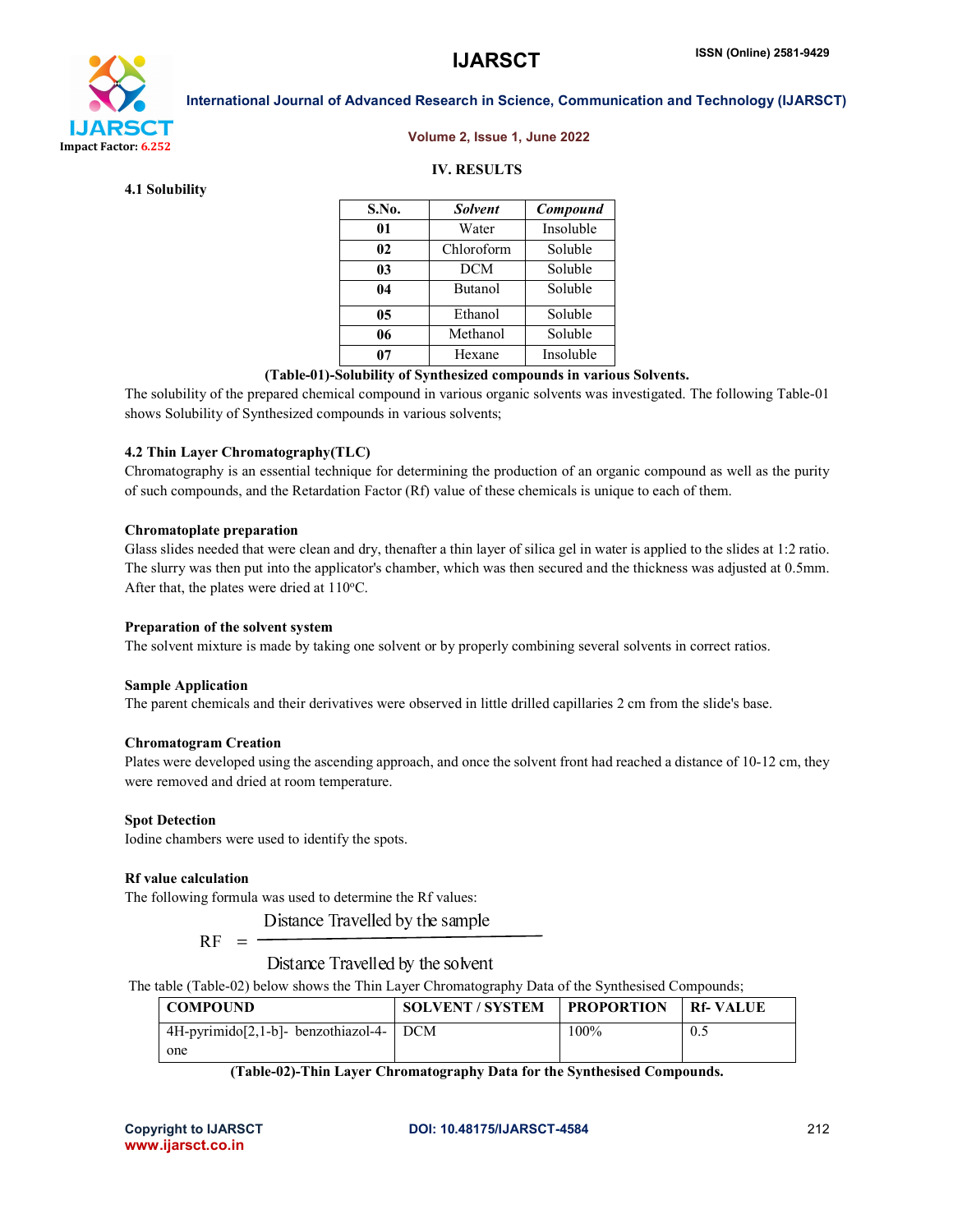

#### Volume 2, Issue 1, June 2022

# 4.3 Spectral Data

8-cyano-2-methyl-4H-pyrimido[2,1-*b*]benzothiazol-4-one was confirmed mainly by spectroscopic studies. I have performed FTIR (model name of the FTIR instrument is SHIMADZU 8400s) to characterize my products and match them with the literature spectra of the synthesized compounds.

I have confirmed my product by determining the melting point of the sample and characterizing various peaks by spectrometric techniques. I have correlated my product FTIR spectrum with the literature spectrum of reactant and found the differences. Furthermore the compound was correlated with the literature available and confirmed the peaks.

| S. No | Group                   | Wave $No.(cm^{-1})$ |
|-------|-------------------------|---------------------|
|       | $C=O(Str.)$             | 1645                |
|       | Alkenic $SP^2C-H(Str.)$ | 3063                |
|       | Alkenic $C=C(Str.)$     | 1492                |
|       | Aromatic $C=C(Str.)$    | 1589                |

On the FTIR bases the compound was confirmed by the presence of following peaks:

The presence of  $SP^2C-H (Str.)$  peak at 3063 cm<sup>-1</sup> confirms the formation of  $c=c$  in the product. The reactant was lacking alkenic part. Furthermore the presence of  $SP^2$  c=c peak at 1492 cm<sup>-1</sup> confirms the formation of product.

# Mass Spectrometry And <sup>1</sup>HNMR

The m/z peak at 280 (M<sup>+</sup>) confirms the synthesis of the compound. Number of shielded and deshielded protons were confirmed with the literature available.

### Author Contributions

This whole work belongs to me.

# Conflicts Of Interest

There are no conflicts of interest to declare

# Funding Statement

This work received no specific grant from any funding agency in the public, commercial or not-for-profit sectors.

### ACKNOWLEDGEMENT BY THE CANDIDATE

 I owe this effort to Allah, the Almighty, without whose care, compassion, and direction on myself and my family members, I would not have arrived at this point of duty fulfillment. I am grateful to Him for His unfathomable blessings and assistance throughout my life.

 It gives me great pleasure to express my heartfelt gratitude and offer my most sincere and humble regards to my esteemed teacher and guide Dr. Rekha Asrani Associate Professor, Department of Chemistry, Bhagwant University, Ajmer Rajasthan, for her unparalleled and excellent guidance, continuous encouragement, and support in successfully completing my course and doctoral thesis.

 It is privilege to thank my co-guide Prof. Dr. Waheed Ahmad Khanday, Assistant Professor, Department of Chemistry Government Degree College (Boys) Anantnag.

 Lastly but not the least I express my deep sense of love and affection to my parents, my sisters and my brother Zakir Hussain Padder.

# **REFERENCES**

- [1]. Pastor A, Alajarin R, Vaquero J J, Alvarez- Builla J, Fau de Casa-Juana M, Sunkel C,Priego J G, Fonseca I and Sanz-Aparicio J, *Tetrahedron.,* 1994, 50, 8085 ;
- [2]. Wang X S,Zeng Z S, Shi D Q, Wei X Y and Zong Z M, *Synth Commun.,* 2004, 34, 4331
- [3]. Elgazzar A B A, Gafaar A E M, Hafez H N and Aly A S, *Phosphorus, Sulfur Silicon Relat Elem.,* 2006, 181, 1859.
- [4]. Satti N K, Suri K A, Sun O P and Kapil A, *Indian J Chem Sect* B., 1993,32B, 978;(b) Youssouf M S, Kaiser P, Singh G D, Singh S, Bani S, Gupta V K, Satti N K, Suri K A and Johri R K, *Int Immunopharmacol.,* 2008,8,1049.

www.ijarsct.co.in